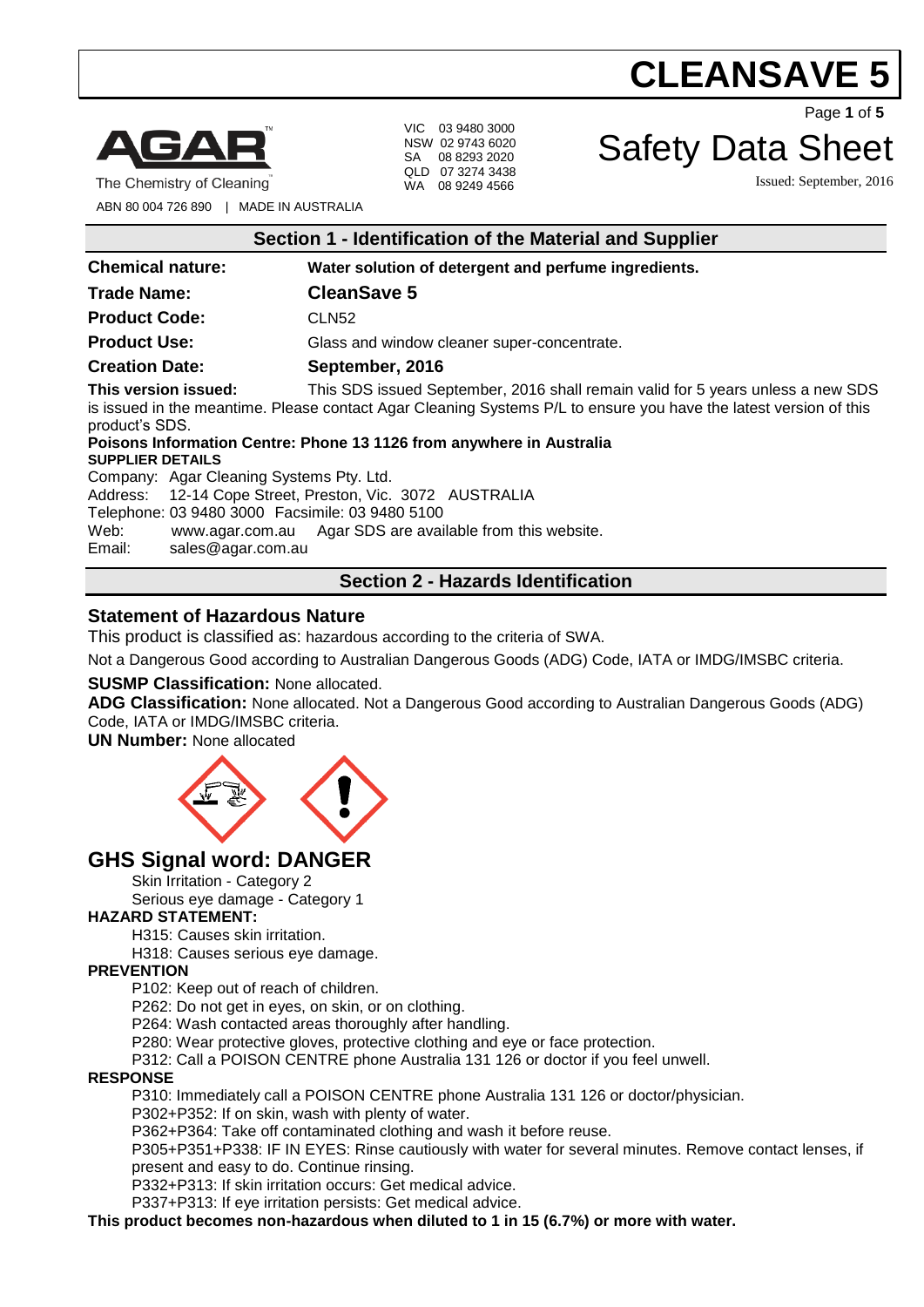#### Page **2** of **5**

### **Emergency Overview**

**Physical Description & Colour**: Clear aqua-blue liquid. **Odour:** Mild alcohol

**Major Health Hazards:** No significant risk factors have been found for this product.

| <b>Section 3 - Composition/Information on Ingredients</b> |               |          |         |                                |  |
|-----------------------------------------------------------|---------------|----------|---------|--------------------------------|--|
| Ingredients                                               | <b>CAS No</b> | Conc.%   |         | TWA $(mg/m^3)$ STEL $(mg/m^3)$ |  |
| Anionic detergents                                        | secret        | ~10      | not set | not set                        |  |
| Propylene glycol butyl ether                              | 5131-66-8     | ~10      | not set | not set                        |  |
| Water and other non hazardous ingredients                 | 7732-18-5     | to $100$ | not set | not set                        |  |

This is a commercial product whose exact ratio of components may vary slightly. Minor quantities of other non hazardous ingredients are also possible.

The SWA TWA exposure value is the average airborne concentration of a particular substance when calculated over a normal 8 hour working day for a 5 day working week. The STEL (Short Term Exposure Limit) is an exposure value that may be equalled (but should not be exceeded) for no longer than 15 minutes and should not be repeated more than 4 times per day. There should be at least 60 minutes between successive exposures at the STEL. The term "peak "is used when the TWA limit, because of the rapid action of the substance, should never be exceeded, even briefly.

#### **Section 4 - First Aid Measures**

### **General Information:**

You should call the Poisons Information Centre if you feel that you may have been poisoned, burned or irritated by this product. The number is 13 1126 from anywhere in Australia (0800 764 766 in New Zealand) and is available at all times. Have this SDS with you when you call.

**Inhalation:** First aid is not generally required. If in doubt, contact a Poisons Information Centre or a doctor. **Skin Contact:** Wash gently and thoroughly with water (use non-abrasive soap if necessary) for 5 minutes or until chemical is removed.

**Eye Contact:** Immediately flush the contaminated eye(s) with lukewarm, gently flowing water for 5 minutes or until the product is removed, while holding the eyelid(s) open. Obtain medical advice immediately if irritation occurs. Take special care if exposed person is wearing contact lenses.

**Ingestion:** If product is swallowed or gets in mouth, do NOT induce vomiting; wash mouth with water and give some water to drink. If symptoms develop, or if in doubt contact a Poisons Information Centre or a doctor.

# **Section 5 - Fire Fighting Measures**

**Fire and Explosion Hazards**: The major hazard in fires is usually inhalation of heated and toxic or oxygen deficient (or both), fire gases. There is no risk of an explosion from this product under normal circumstances if it is involved in a fire.

Only small quantities of decomposition products are expected from this product at temperatures normally achieved in a fire. This will only occur after heating to dryness.

Fire decomposition products from this product are likely to be irritating if inhaled.

**Extinguishing Media:** Not combustible. Use extinguishing media suited to burning materials.

**Fire Fighting:** If a significant quantity of this product is involved in a fire, call the fire brigade.

| <b>Flash point:</b>              | Does not burn.                  |
|----------------------------------|---------------------------------|
| <b>Upper Flammability Limit:</b> | Does not burn.                  |
| <b>Lower Flammability Limit:</b> | Does not burn.                  |
| <b>Autoignition temperature:</b> | Not applicable - does not burn. |
| <b>Flammability Class:</b>       | Does not burn.                  |
|                                  |                                 |

# **Section 6 - Accidental Release Measures**

**Accidental release:** Minor spills do not normally need any special cleanup measures. In the event of a major spill, prevent spillage from entering drains or water courses. As a minimum, wear overalls, goggles and gloves. Suitable materials for protective clothing include rubber, PVC. Eye/face protective equipment should comprise as a minimum, protective glasses and, preferably, goggles. If there is a significant chance that vapours or mists are likely to build up in the cleanup area, we recommend that you use a respirator. Usually, no respirator is necessary when using this product. However, if you have any doubts consult the Australian Standard mentioned below (section 8). Stop leak if safe to do so, and contain spill. Absorb onto sand, vermiculite or other suitable absorbent material. If spill is too large or if absorbent material is not available, try to create a dike to stop material spreading or going into drains or waterways. Sweep up and shovel or collect recoverable product into labelled containers for recycling or salvage, and dispose of promptly. Recycle containers wherever possible after careful cleaning. After spills, wash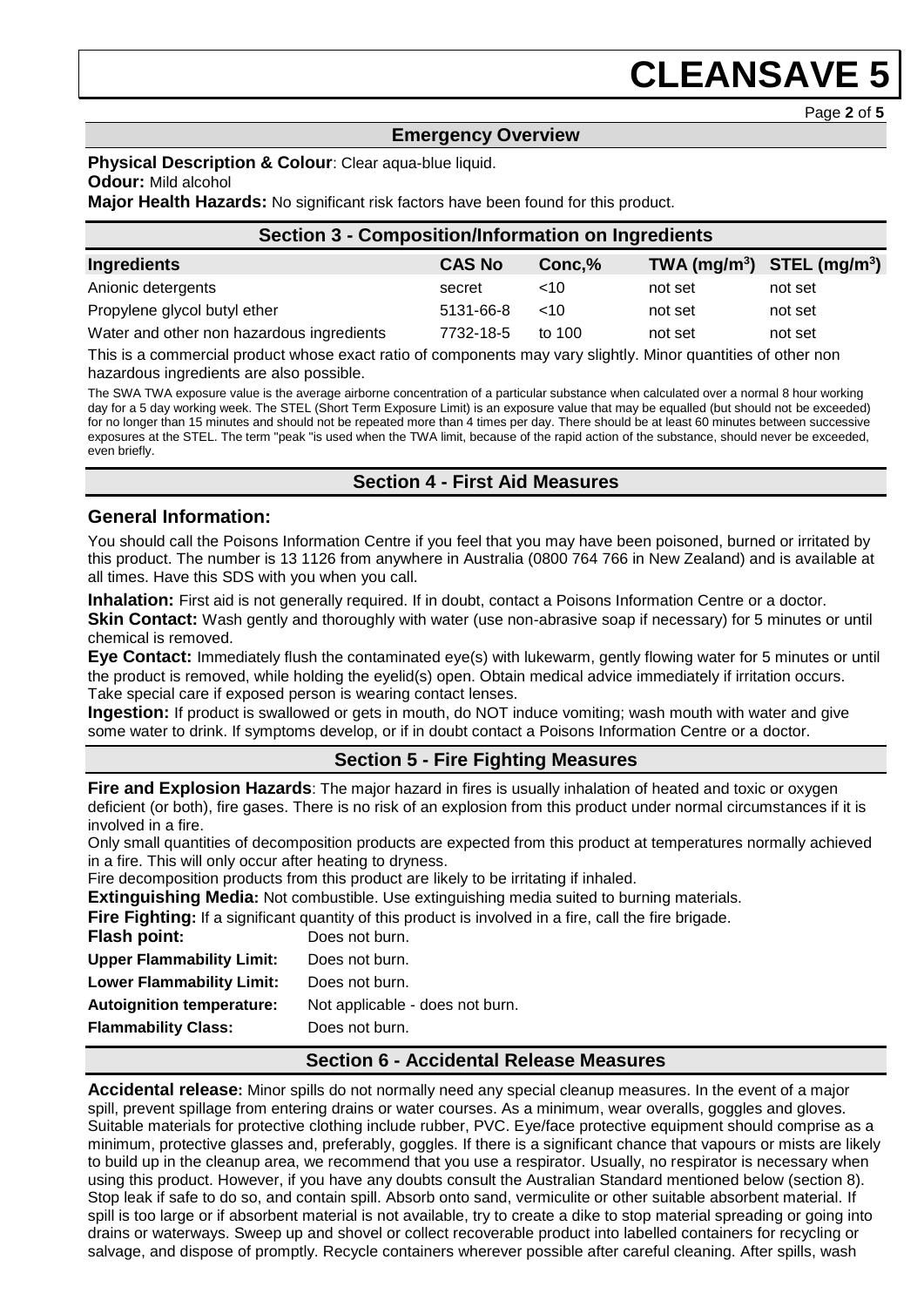Page **3** of **5**

area preventing runoff from entering drains. If a significant quantity of material enters drains, advise emergency services. This material may be suitable for approved landfill. Ensure legality of disposal by consulting regulations prior to disposal. Thoroughly launder protective clothing before storage or re-use.

# **Section 7 - Handling and Storage**

**Handling:** Check Section 8 of this SDS for details of personal protective measures, and make sure that those measures are followed. The measures detailed below under "Storage" should be followed during handling in order to minimise risks to persons using the product in the workplace. Also, avoid contact or contamination of product with incompatible materials listed in Section 10.

**Storage:** Make sure that the product does not come into contact with substances listed under "Incompatibilities" in Section 10.

# **Section 8 - Exposure Controls and Personal Protection**

The following Australian Standards will provide general advice regarding safety clothing and equipment:

Respiratory equipment: **AS/NZS 1715**, Protective Gloves: **AS 2161**, Occupational Protective Clothing: AS/NZS 4501 set 2008, Industrial Eye Protection: **AS1336** and **AS/NZS 1337**, Occupational Protective Footwear: **AS/NZS2210**.

**SWA Exposure Limits TWA (mg/m<sup>3</sup>**

**) STEL (mg/m<sup>3</sup> )**

Exposure limits have not been established by SWA for any of the significant ingredients in this product.

No special equipment is usually needed when occasionally handling small quantities. The following instructions are for bulk handling or where regular exposure in an occupational setting occurs without proper containment systems. **Ventilation:** Not normally required.

**Eye Protection:** Eye protection such as protective glasses or goggles is recommended when this product is being used.

**Skin Protection:** You should avoid contact even with mild skin irritants. Therefore you should wear suitable impervious elbow-length gloves and facial protection when handling this product. See below for suitable material types.

**Protective Material Types:** We suggest that protective clothing be made from the following materials: rubber, PVC.

**Respirator:** Usually, no respirator is necessary when using this product. However, if you have any doubts consult the Australian Standard mentioned above.

Safety deluge showers should, if practical, be provided near to where this product is being handled commercially.

# **Section 9 - Physical and Chemical Properties:**

| <b>Physical Description &amp; colour:</b> | Clear aqua-blue liquid.                   |
|-------------------------------------------|-------------------------------------------|
| Odour:                                    | Mild alcohol                              |
| <b>Boiling Point:</b>                     | Approximately 100°C at 100kPa.            |
| <b>Freezing/Melting Point:</b>            | Below 0°C.                                |
| <b>Volatiles:</b>                         | $< 5\%$ VOC                               |
| <b>Vapour Pressure:</b>                   | 2.37 kPa at 20°C (water vapour pressure). |
| <b>Vapour Density:</b>                    | As for water.                             |
| <b>Specific Gravity:</b>                  | 1.0 at $15^{\circ}$ C                     |
| <b>Water Solubility:</b>                  | Soluble in water.                         |
| pH:                                       | $10 - 11$ (as supplied)                   |
| <b>Volatility:</b>                        | No data.                                  |
| <b>Odour Threshold:</b>                   | No data.                                  |
| <b>Evaporation Rate:</b>                  | As for water.                             |
| <b>Coeff Oil/water Distribution:</b>      | No data                                   |
| <b>Autoignition temp:</b>                 | Not applicable - does not burn.           |

# **Section 10 - Stability and Reactivity**

**Reactivity:** This product is unlikely to react or decompose under normal storage conditions. However, if you have any doubts, contact the supplier for advice on shelf life properties.

**Conditions to Avoid:** Keep containers tightly closed.

**Incompatibilities:** Oxidising agents.

**Fire Decomposition:** Only small quantities of decomposition products are expected from this product at temperatures normally achieved in a fire. This will only occur after heating to dryness. Combustion forms carbon dioxide, and if incomplete, carbon monoxide and possibly smoke. Water is also formed. May form oxides of sulfur (sulfur dioxide is a respiratory hazard) and other sulfur compounds. Most will have a foul odour. Sodium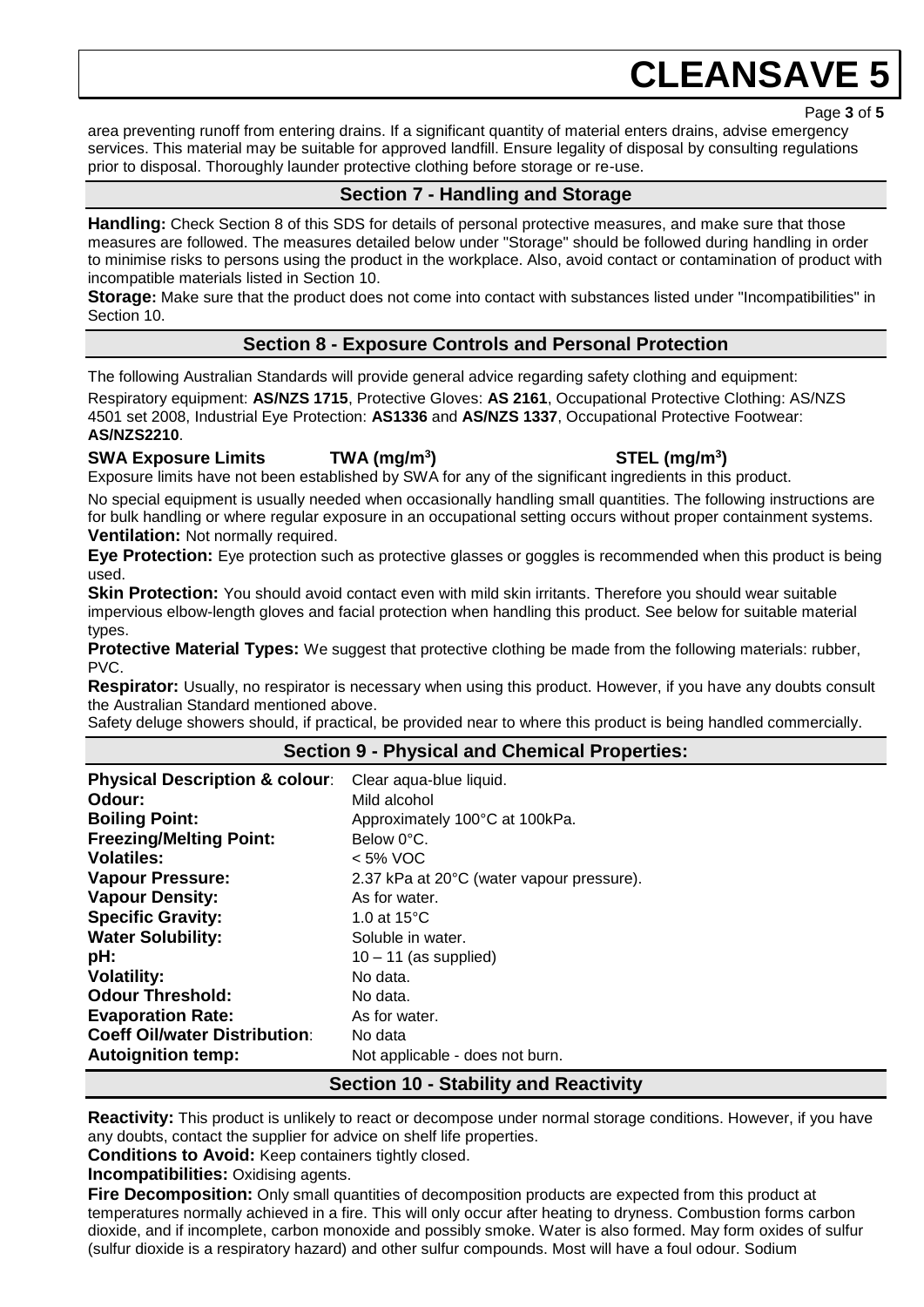Page **4** of **5**

compounds. Carbon monoxide poisoning produces headache, weakness, nausea, dizziness, confusion, dimness of vision, disturbance of judgment, and unconsciousness followed by coma and death. **Polymerisation:** This product will not undergo polymerisation reactions.

# **Section 11 - Toxicological Information**

#### **Information on toxicological effects:**

| Acute toxicity                                                    | No known significant effects or hazards. |
|-------------------------------------------------------------------|------------------------------------------|
| Skin corrosion/irritation                                         | Irritant.                                |
| Serious eye damage/irritation                                     | Serious eye damage                       |
| Respiratory or skin sensitisation                                 | No known significant effects or hazards. |
| Germ cell mutagenicity                                            | No known significant effects or hazards. |
| Carcinogenicity                                                   | No known significant effects or hazards. |
| Reproductive toxicity                                             | No known significant effects or hazards. |
| Specific target organ toxicity<br><b>STOT)-</b> single exposure   | No known significant effects or hazards. |
| Specific target organ toxicity<br><b>STOT)-</b> repeated exposure | No known significant effects or hazards. |
| Aspiration hazard                                                 | No known significant effects or hazards. |

# **Classification of Hazardous Ingredients**

#### **Ingredient: Health effects:**

Anionic surfactants Skin irritation and severe eye damage. Propylene glycol butyl ether Skin irritation and eye irritation.

# **Potential Health Effects**

# **Inhalation:**

**Short Term Exposure:** Available data indicates that this product is not harmful. In addition product is unlikely to cause any discomfort or irritation.

**Long Term Exposure:** No data for health effects associated with long term inhalation.

# **Skin Contact:**

**Short Term Exposure:** Product may be irritating, but is unlikely to cause anything more than mild transient discomfort.

**Long Term Exposure:** No data for health effects associated with long term skin exposure.

# **Eye Contact:**

**Short Term Exposure:** This product is believed to be corrosive to eyes and may cause eye damage.

**Long Term Exposure:** No data for health effects associated with long term eye exposure.

#### **Ingestion:**

**Short Term Exposure:** Significant oral exposure is considered to be unlikely. However, this product is believed to be mildly irritating to mucous membranes but is unlikely to cause anything more than mild transient discomfort. **Long Term Exposure:** No data for health effects associated with long term ingestion.

# **Carcinogen Status:**

**SWA:** No significant ingredient is classified as carcinogenic by SWA. **NTP:** No significant ingredient is classified as carcinogenic by NTP.

**IARC:** No significant ingredient is classified as carcinogenic by IARC

# **Section 12 - Ecological Information**

This product is biodegradable. It will not accumulate in the soil or water or cause long term problems.

# **Section 13 - Disposal Considerations**

**Disposal:** Containers should be emptied as completely as practical before disposal. If possible, recycle product and containers either in-house or send to recycle company. If this is not practical, send to a commercial waste disposal site.